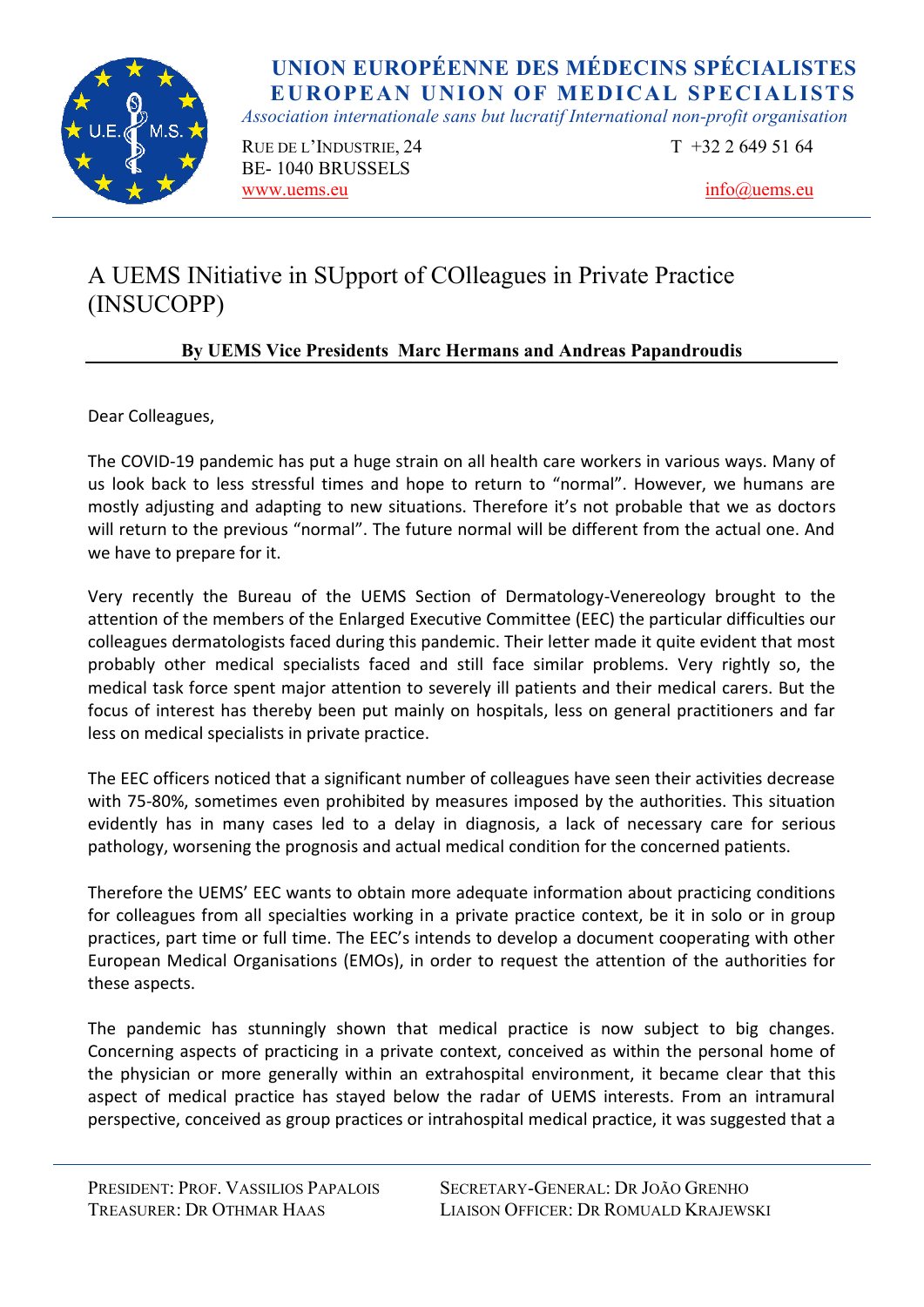*Association internationale sans but lucratif – International non-profit organisation*

hierarchical list of urgent interventions for each specialty could be very useful. This hierarchy could mirror the needs for acute care during a particular episode, not only during a pandemic, but also during more general disasters with repercussions on medical care.

One might consider the impact of the pandemic from different perspectives. The loss of income due to a significantly diminished work volume may be particularly painful for younger colleagues. Smaller work volumes may be due to all kind of restrictions, imposed by governments, management's decisions or patients' attitudes. At the same time colleagues had to adjust their usual working practices, to adapt to different logistics, to face changing payment conditions or to seeing a lower number of patients. Colleagues have been confronted with difficulties with regard to consecutively changing rules to comply with, changing professional protocols and guidance, supplementary safety measures, obtaining protective equipment, non-existing reimbursement or payment for patient related work. The dramatically fast switch from face to face contacts to online consultations might be very illustrative next to the widely spread use of plexiglass screens.

Given postgraduate training is one of the main pillars of UEMS's interests it's obvious that the recent experiences must significantly impact undergraduate and postgraduate medical training. Certainly with the increasingly decreasing hospitalisation time, extrahospital medical care within the community is increasingly relevant. This will certainly impact general practitioners' work but evenly evident medical specialists' activities.

Therefore the EEC invites its member National Medical Associations (NMAs), its Sections and all European Medical Specialists to offer feedback. The focus of attention may be put on actual difficulties that physicians face in private practices in every aspect of their clinical work, in their continuous professional development (CME-CPD) activities.

The EEC members welcome information about future developments and suggestions about specific measures and actions expected to be taken for particular issues.

Though the EEC's officers are well aware that many surveys have been sent to you, they do urge you to respect the deadlines proposed below.

Deadline to send feedback : February 3rd, 2021.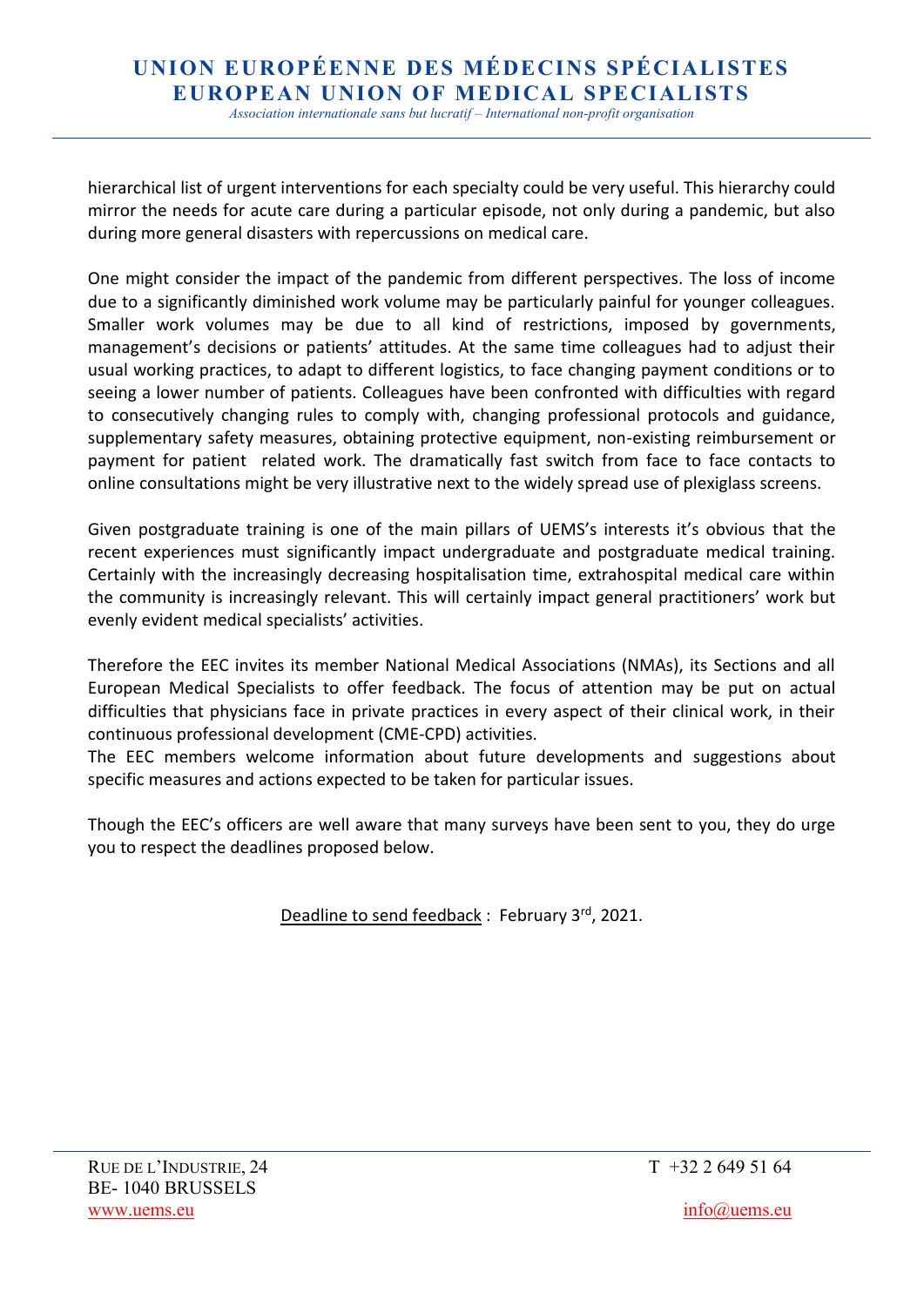

*Association internationale sans but lucratif International non-profit organisation* 

RUE DE L'INDUSTRIE, 24 T +32 2 649 51 64 BE- 1040 BRUSSELS www.uems.eu info@uems.eu info@uems.eu

# A UEMS INitiative in SUpport of COlleagues in Private Practice (INSUCOPP)

## Survey Guide

### **By Marc Hermans and Andreas Papandroudis, UEMS Vice Presidents**

The EEC members suggest NMA's and Sections to consider in their evaluation, elements from the list below (and obviously it's a non-limitative one), with regard to:

### **A. GENERAL, MORE PERMANENT ASPECTS**

#### **1. Postgraduate training with regard to practicing in private**

- does training in your specialty provide gaining experience in some form of private practice, e.g.
	- o within the private environment of a trainer
	- o within an environment commonly shared with colleagues of the same specialty
	- o within an environment commonly shared with colleagues of another specialty
	- o within an environment created by a non-medical third party
- if such a possibility exists, is it
	- o facultative
		- duration ?
	- o compulsory
		- duration ?
	- o partly compulsory but episode may be expanded

### **2. Installing the necessary equipment for practicing**

- Is there funding to doctors for obtaining the specialized equipment for their clinical practice?
- Are there specific funding projects, either domestic or from EU for this?
- If yes, are there such projects exclusively for doctors in PP, or only/mainly general projects with other professionals?
- In case of general funding projects, are the doctors judged according to the criteria applied to all professionals or with separate criteria applied only to doctors?
- How often are there chances for such funding?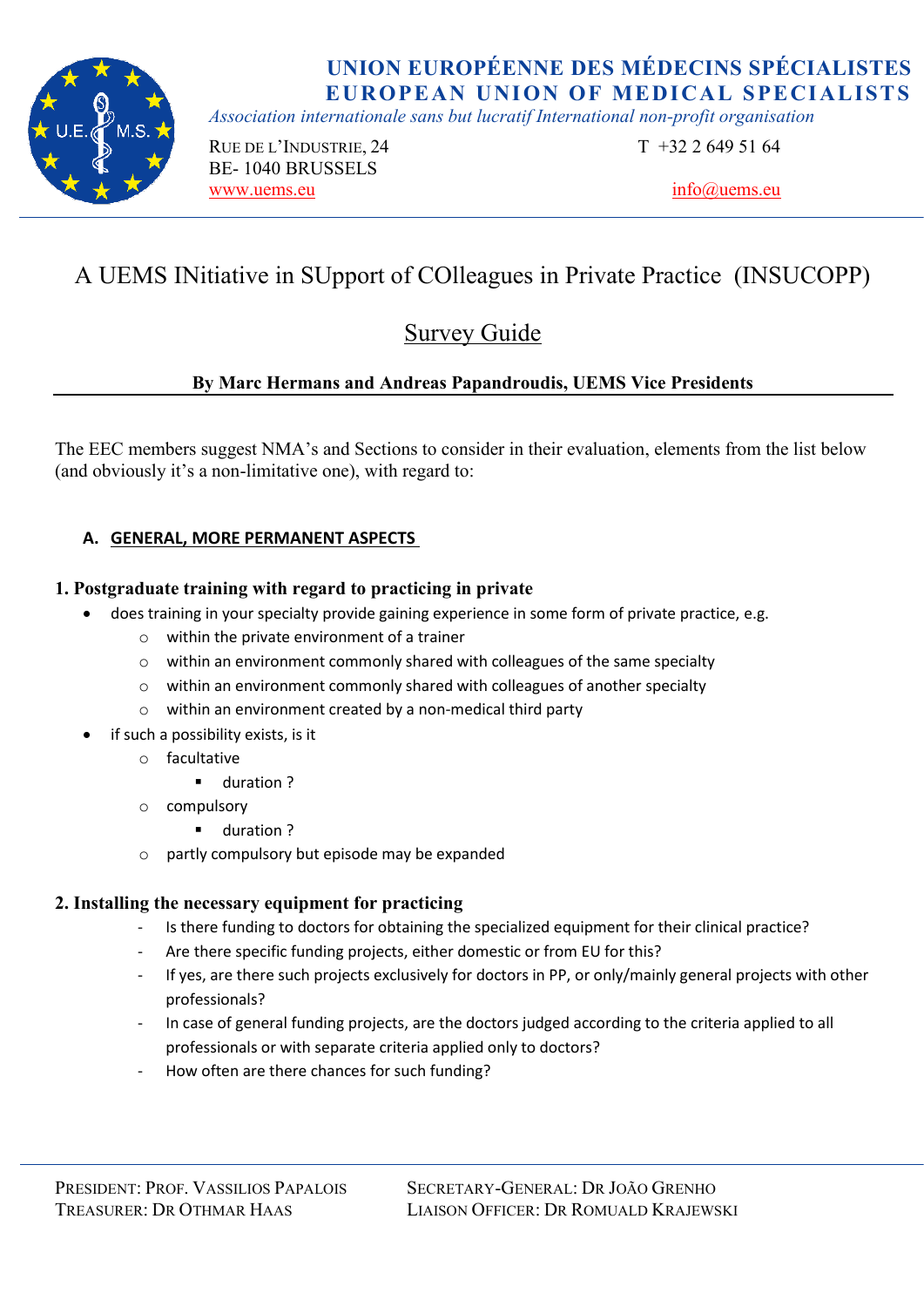*Association internationale sans but lucratif – International non-profit organisation*

#### **3. Continuous Medical Education**:

- attending scientific events (seminars, symposia, congresses, etc) implies an investment in time, travel costs, hosting, etc…
	- o is there any form of financial support
		- for loss of income during absence
		- as a contribution
			- in subscription fee
			- in travel costs
			- in lodging costs
	- o such a financial support
		- does not exist, a physician pays everything her/himself
		- it's paid by the physician and colleagues
		- is offered by the insurance system
		- is offered by the state
		- is offered by drug/health companies/industries
	- o such a financial support comes from different contributors
- scientific events consider private practice aspects
	- o not at all
	- o almost never
	- o partly
	- o some are particularly oriented to physicians practicing in private
- fellowships (sub-specialization) for physicians practicing in private practice
	- o do not exist
	- o do exist but go mainly to hospital doctors
	- $\circ$  no legal status for official fellowship sub-specialization in public hospitals for private practice doctors
	- o same opportunities for PP doctors as with hospital doctors
- regulatory aspects for fellowships (sub-specialization) for physicians practicing in private practice
	- o candidates experience difficulties in finding a training center
	- o a legally regulating procedure exists in my country (Yes/No)
	- o can you describe in more detail
- CME activities
	- o privately practicing doctors can take part in hospital CME activities
	- o privately practicing doctors can be involved in scientific research in hospitals
	- o have specific criteria to be fulfilled by applicants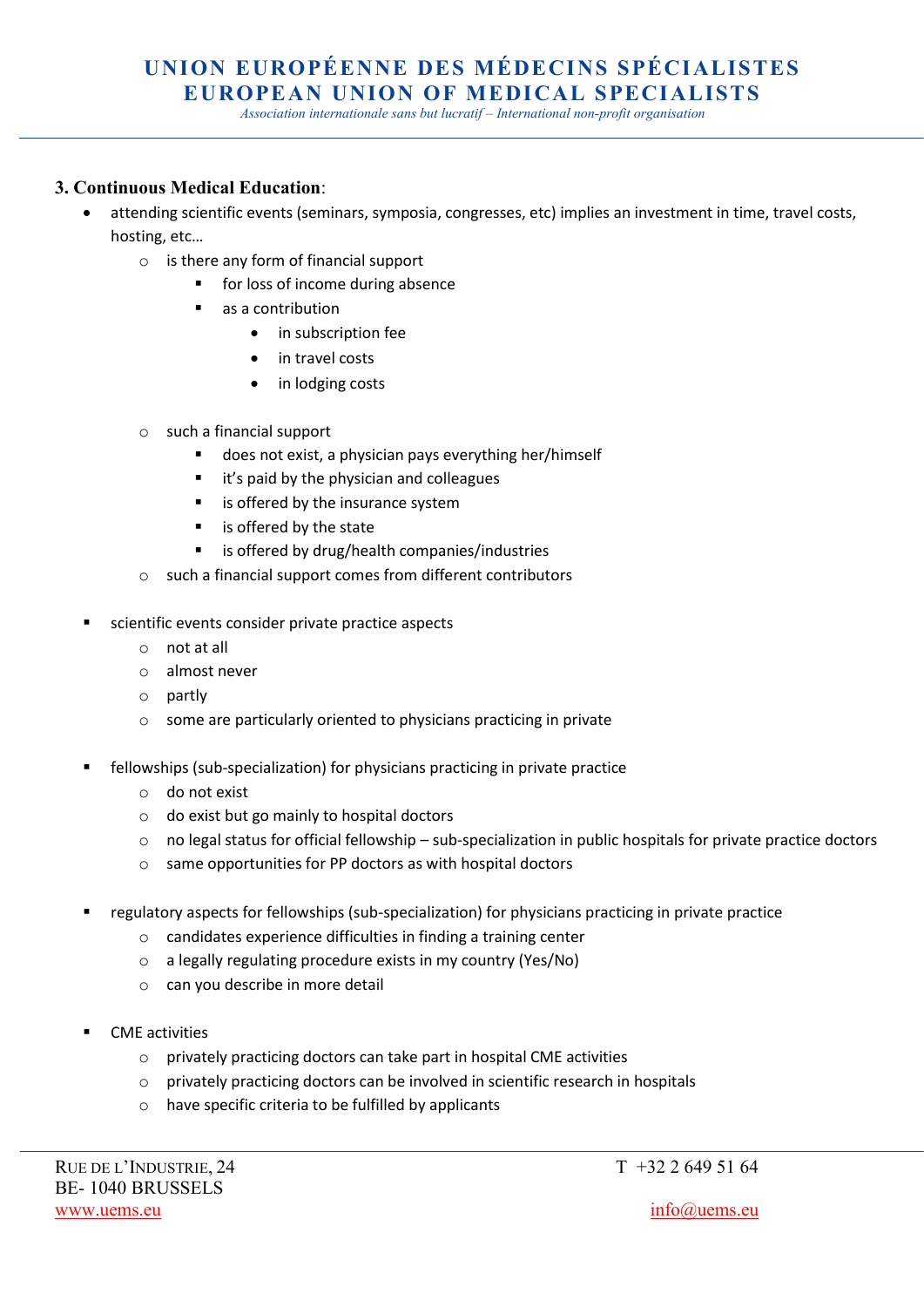*Association internationale sans but lucratif – International non-profit organisation*

#### **B. COVIC – 19 RELATED ASPECTS**

- **Logistics:** 
	- $\circ$  to what degree did colleagues experience restrictions with regard to consultation rooms availability
		- restrictions were imposed
		- restrictions were a practical consequence of the circumstances
	- o to what degree have colleagues experienced difficulties obtaining protective material as compared to hospitals
		- masks
		- clothing
		- screens
		- gloves
		- disinfectants
		- financial support available
	- $\circ$  to what degree has the pandemic imposed a substantial change in the consultation room arrangement
		- ventilation (air conditioning, heating, ...)
		- rearrangement of chairs, desks, examination table, etc.
		- postponement/dismissal of purchasing new equipment
		- financial support available
	- o telemedicine
		- practicing via telemedicine not allowed
		- telephone consultations only
		- video consultations only
		- software related issues
			- imposed / strongly suggested / freely chosen
			- buying / subscription paid: by insurers / by government / oneself
			- technical issues with installing/updating/upgrading
			- unresolved conflicts between different programs
		- financial support for adjustments of IT-material available
	- $\circ$  to what degree did colleagues experience workload downsize and relevant loss of income
		- 10-20 %
		- $\blacksquare$  30-40 %
		- 50-60 %
		- 70-80 %
		- Over 80 %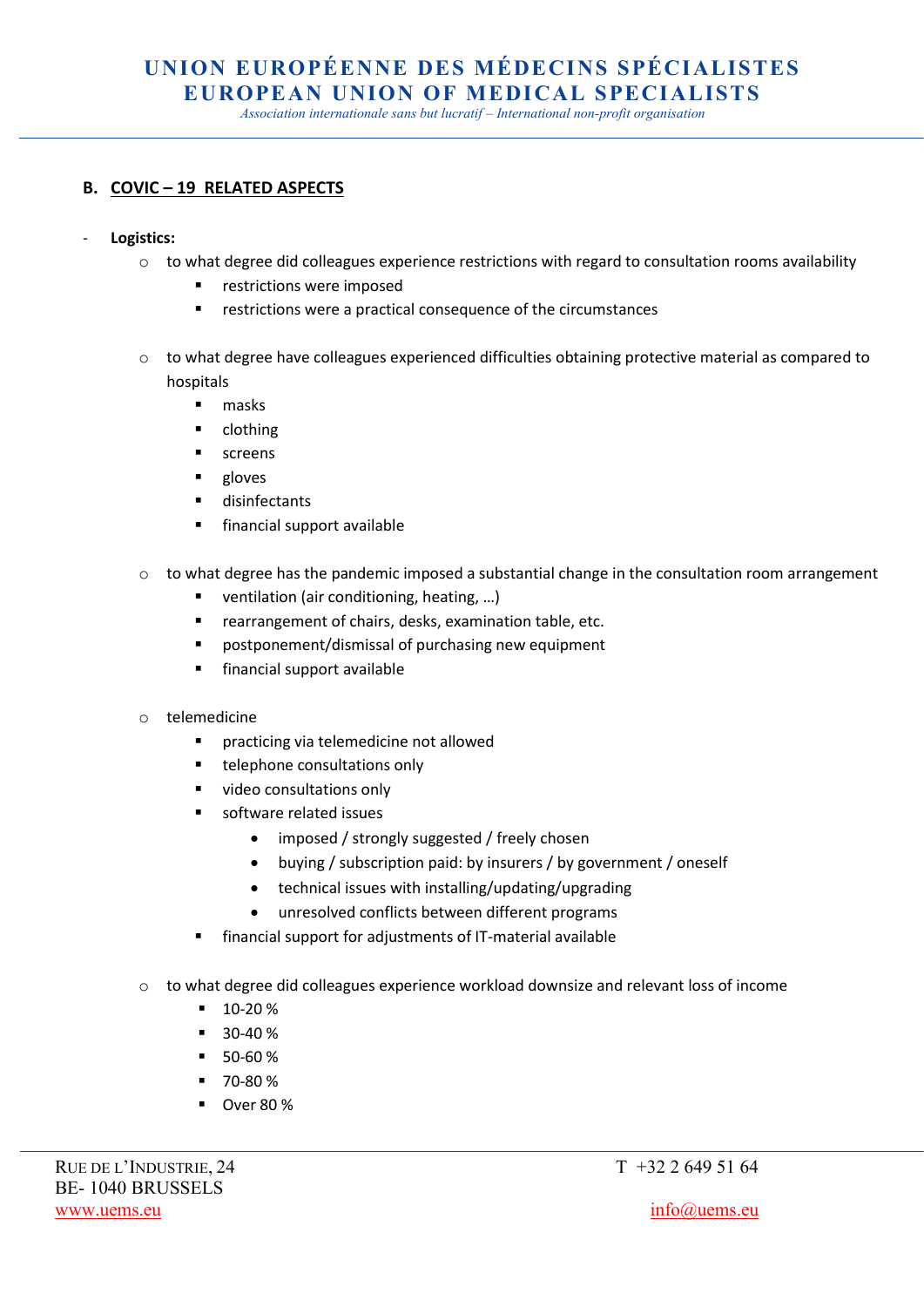*Association internationale sans but lucratif – International non-profit organisation*

o Are there differences in workload downsize from specialty to specialty? (Yes/No) Could you name specialties with the biggest work download and relevant serious income loss?

#### Patient care

- o general lock-down (chosen / imposed)
- o allowed to see urgencies only
- o care for well-known patients only
- o allowed to receive new patients
- o differences in balance justified / unjustified requests by patients
- o different arrangement / use of the waiting room
- o fixed time between two patients
- o assisting persons allowed
- o differences in working time (stress? fatigue? own complaints?)

#### - **Quality of patient care**

- o Do you think that all the above changes have affected patient care (Yes/No) ?
- $\circ$  If yes, in which way?
- o Did it affect the non-covid medical health problems?
- $\circ$  Were there cases and adequate evidence that the lockdowns and appointments restrictions adversely affected their consultation and treatment?
- o Has the lack of protective material affected the everyday clinical practice?
- o Has it resulted in decreased appointments?
- o Has it reflected in quality of patient care?

#### - **One's own health issues**

- o getting a COVID-19 infection
- o a close family member suffered from COVID-19
- o worsening of a pre-existing disease
- o mental health issues

#### - **Repercussions on honoraria**

- o no repercussion at all
- o telephone consultation
	- charging possible / not allowed / not technically available
	- a limited number of times
- $\circ$  amount of the honoraria
	- adjustable due to increased practice costs
	- imposed by insurer, government, ...